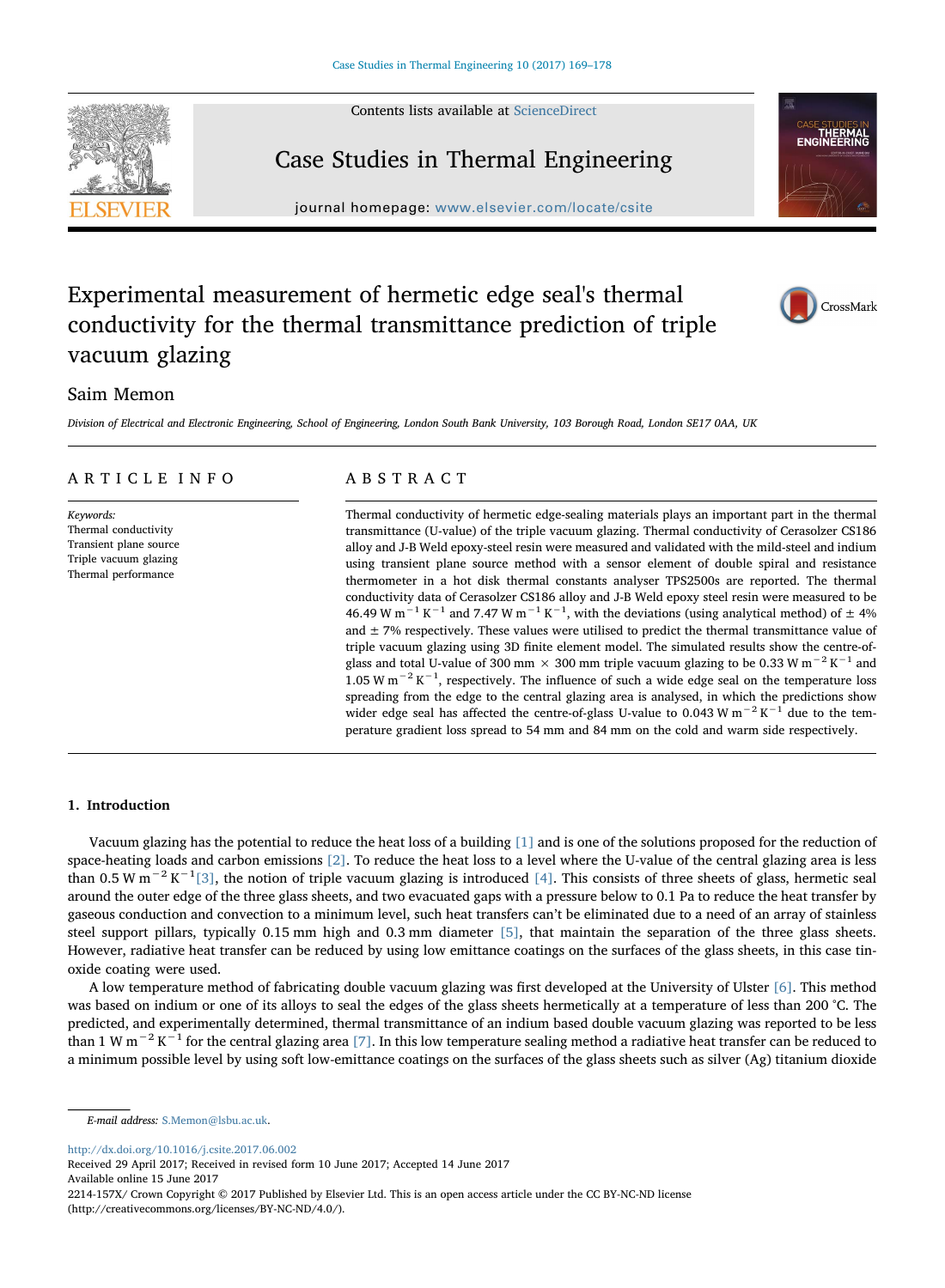| Nomenclature                                           |                                                     | Subscripts           |                                                                               |
|--------------------------------------------------------|-----------------------------------------------------|----------------------|-------------------------------------------------------------------------------|
| a                                                      | Overall radius of the sensor [m]                    | ave                  | Average                                                                       |
| d                                                      | Thickness of the glass sheet [mm]                   | $\Omega$             | Before the sensor is heated at $t = 0$ s                                      |
| D                                                      | Dimensionless time dependent variable               | c                    | characteristic                                                                |
| k                                                      | Thermal conductivity $[W m^{-1} K^{-1}]$            |                      |                                                                               |
| $P_{o}$                                                | Total output power from the sensor [W]              | Chemical formula     |                                                                               |
| $\boldsymbol{R}$                                       | Resistance [ohms]                                   |                      |                                                                               |
| t                                                      | Time [s]                                            | Ag                   | Silver                                                                        |
| $\Delta T_i$                                           | Initial temperature difference [K]                  | $Al_2O_3$            | Aluminium oxide                                                               |
| $\Delta T_{\rm ave}(\tau)$                             | Average temperature increase of the sample sur-     | In                   | Indium                                                                        |
|                                                        | face on the other side of the sensor [K]            | SnO <sub>2</sub>     | Tin Oxide                                                                     |
| T                                                      | Temperature [°C]                                    | TiO <sub>2</sub>     | Titanium dioxide                                                              |
| U                                                      | Thermal transmittance $[W m^{-2} K^{-1}]$           | ZnO                  | Zinc oxide                                                                    |
|                                                        |                                                     |                      |                                                                               |
| <b>Abbreviations</b>                                   |                                                     | <b>Greek Letters</b> |                                                                               |
| <b>ASTM</b>                                            | American Society for Testing and Materials          | ρ                    | Density [ $\text{kg m}^{-3}$ ]                                                |
| CALEBRE Consumer Appealing Low Energy Technologies for |                                                     | $\alpha$             | Thermal diffusivity of the sample $\left[ \text{mm}^2 \text{ s}^{-1} \right]$ |
|                                                        | <b>Building Retrofitting</b>                        | τ                    | Dimensionless time dependent function                                         |
| <b>CIBSE</b>                                           | Chartered Institution<br>Building<br>Services<br>of | φ                    | Temperature coefficient of the resistivity $[K^{-1}]$                         |
|                                                        | Engineers                                           | φ                    | Heat loss [W]                                                                 |
| <b>FEM</b>                                             | Finite Element Model                                | ε                    | Emittance                                                                     |
| <b>TPS</b>                                             | <b>Transient Plane Source</b>                       |                      |                                                                               |
| <b>TVG</b>                                             | Triple Vacuum Glazing                               |                      |                                                                               |
|                                                        |                                                     |                      |                                                                               |

(TiO<sub>2</sub>), zinc oxide (ZnO) and aluminium oxide (Al<sub>2</sub>O<sub>3</sub>) [\[6\].](#page-9-5) Due to the cost and scarcity of indium, this method has limitations for mass production. A recent low-temperature composite edge sealed triple vacuum glazing shows promising results which was first developed at Loughborough University and reported in Memon et al. (2015) [\[8\].](#page-9-7)

In this paper the study of experimentally measuring and comparatively analysing the thermal conductivity data of the hermetic edge-seal for the thermal performance prediction are presented, because the thermal conductivity data are one of the important boundary parametric condition in the FEM of the triple vacuum glazing for which the influence of new hermetic edge seal materials on the U-value and temperature loss are analysed. It is pertinent to mention that no thermal conductivity data is supplied in the manufacturers and suppliers' datasheets for the successful application of it as hermetic edge seal materials. Some properties of Cerasolzer alloy, such as the coefficient of thermal expansion and melting temperature are provided and for J-B Weld epoxy steel resin, properties such as mechanical strength and minimum/maximum working temperatures, are available [9–[11\].](#page-9-8) [Fig. 1](#page-2-0) shows the developed vacuum glazing systems facility with the modified vacuum cup for evacuation and pump-out hole sealing of the hermetic edge sealed triple vacuum glazing. The hermetic edge seal consists of the Swiss made Cerasolzer CS186 as a primary edge seal and US made J-B Weld epoxy steel resin as a secondary edge seal for the successful fabrication, by achieving a vacuum pressure of 4.8  $\times$  $10^{-2}$  Pa, in the two cavities of 500 mm × 500 mm sample of triple vacuum glazing. The primary edge seal, Cerasolzer CS186, is a composite of Sn(56%), Pb(39%), Zn(3%), Sb(1%) and Al-Ti-Si-Cu (1%) alloys [\[8\].](#page-9-7) This metal alloy composition was disclosed in the Japanese patent 20098/1968 [\[12\]](#page-9-9) and is a commercial product of Asahi Glass Co., Ltd. The secondary edge sealing material used is a steel reinforced epoxy known under the commercial trade name of J-B Weld epoxy steel resin [\[13\].](#page-9-10)

#### <span id="page-1-0"></span>2. Methodology

A number of different instruments are available for the measurement of the thermal properties of materials [\[14\].](#page-9-11) There are two main methods, steady state method and transient. The steady state approach is further divided into one dimensional heat flow and radial heat flow techniques. One dimensional heat flow technique include the guarded hot plate method which is the ASTM standard based measurement system used for highly insulating materials. The radial heat flow technique includes cylindrical, spherical and ellipsoidal methods. There are a number of transient methods, which can be used for the measurement of thermal conductivity such as hot wire, transient hot strip and transient plane source methods. The experimental measurements of thermal conductivity performed in this study were undertaken using a Hot Disk thermal constants analyser TPS 2500s. This system is based on the transient plane source (TPS) method. The TPS method consists of a sensor element in the shape of a double spiral which acts both as a heat source to increase the temperature of the sample and a resistance thermometer to record the time dependent temperature increase [\[15\].](#page-9-12) In the current experiments, a sensor of design 7577 was used which is made of a 10 µm thick Nickel-metal double spiral. The radius of the sensor was chosen to be 2.001 mm in order to reduce the size of the sample. It is advised [\[16\]](#page-9-13) that the diameter of the sample should not be less than twice that of the sensor diameter and the thickness of the sample should not be less than the radius of the sensor. The sensor element is usually insulated with a material to provide electrical insulation. The material used is dependent on the operating temperatures. A thin polyamide (Kapton) insulating material was chosen for the sensor insulation which is suitable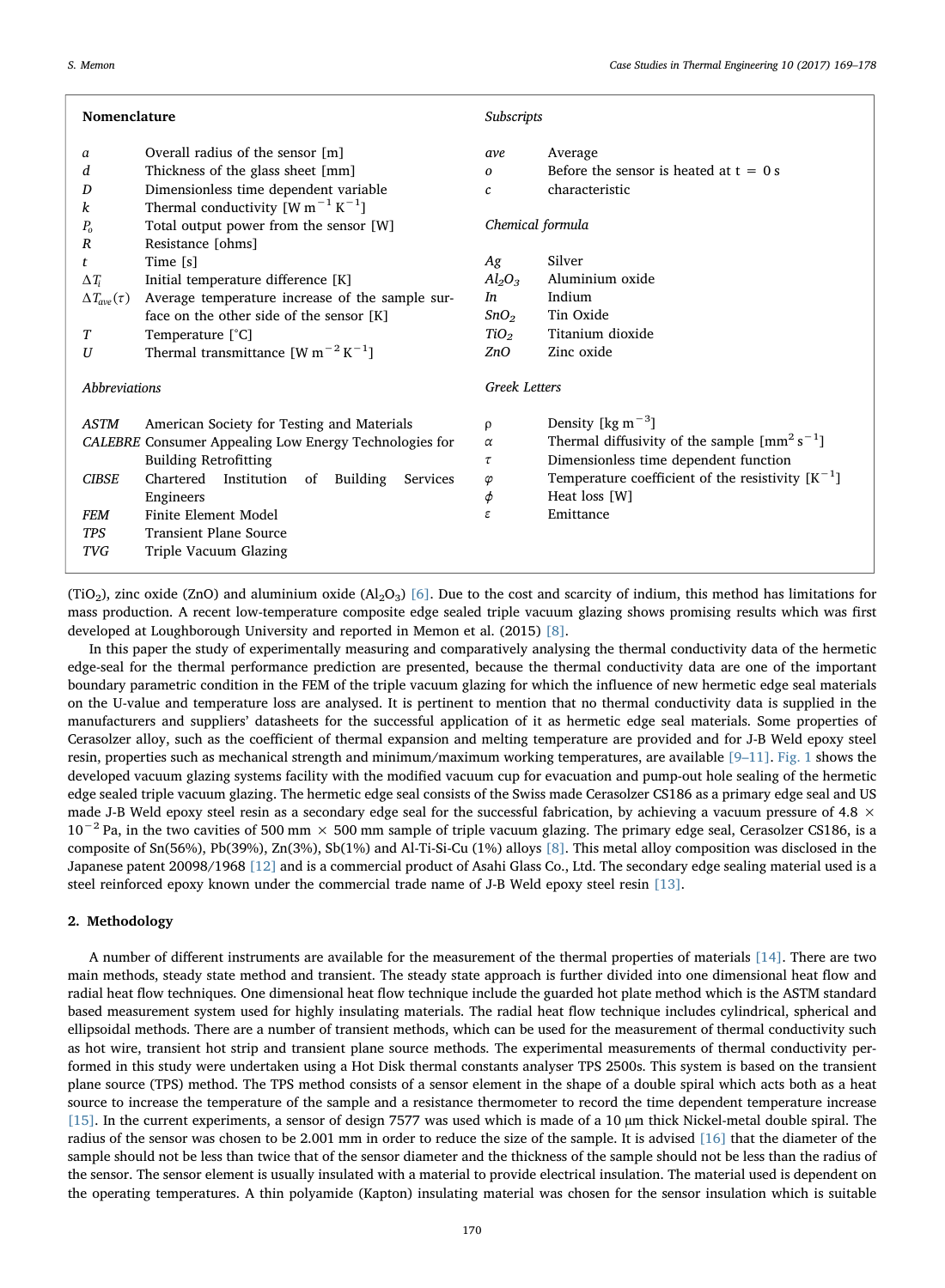<span id="page-2-0"></span>

Sealed pump-out hole

 $(b)$ 

<span id="page-2-1"></span>Fig. 1. (a) An illustration of the vacuum glazing production system with a modified vacuum cup for evacuation and pump-out hole sealing used for (b) the development of triple vacuum glazing.



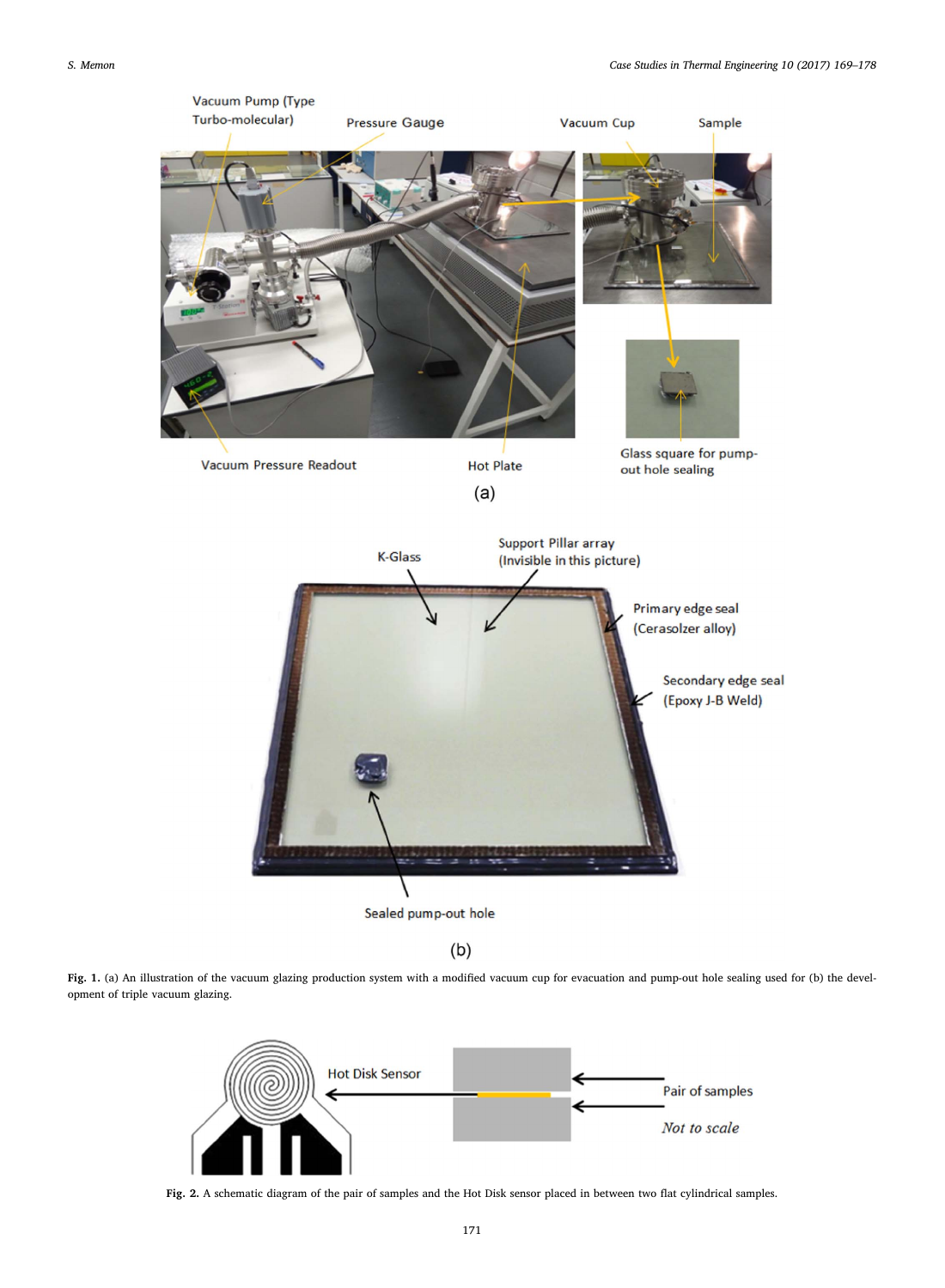from cryogenic temperatures to about 500 K  $[17]$ .

A sensor is placed between two flat cylindrical samples, as shown in [Fig. 2](#page-2-1). Passage of a constant electric power through the spiral produces heat, increases the temperature and therefore the resistance of the spiral sensor as a function of time which can be expressed according to Gustavsson et al. (1994) [\[14\]](#page-9-11) as,

$$
R(t) = R_o\{1 + \varphi[\Delta T_i + \Delta T_{ave}(\tau)]\}
$$
\n(1)

Where  $R_0$  is the resistance in ohms before the sensor is heated or at time t = 0 s,  $\varphi$  is the temperature coefficient of the resistivity (TCR) of the sensor 7577 i.e.  $46.93 \times 10^{-4} K^{-1}$ ,  $\Delta T_i$  is the initial temperature difference that develops momentarily over the thin insulating layers which cover the two sides of the sensor. The thermal conductivity of the sample can be expressed according to Bohac et al. (2000) [\[17\]](#page-9-14) as,

$$
k = \frac{P_o}{\pi \dot{2} \cdot a \cdot \Delta T_{ave}(\tau)} \cdot D(\tau) \tag{2}
$$

<span id="page-3-0"></span>Where *k* is the thermal conductivity of the sample in W m<sup>−2</sup> K<sup>−1</sup>, *P*<sub>0</sub> is the total output power from the sensor in Watts, *a* is the overall radius of the sensor in m and  $D(\tau)$  is a dimensionless time dependent function with,

$$
\tau = \sqrt{\frac{t}{t_c}}\tag{3}
$$

In Eq.  $(3)$ , t is the time measured from the start of the transient recording and  $t_c$  is the characteristic time defined as,

$$
t_c = \frac{a^2}{\alpha} \tag{4}
$$

Where  $\alpha$  is the thermal diffusivity of the sample in mm<sup>2</sup> s<sup>-1</sup>. From the experimentally recorded temperature increase over  $D(\tau)$  a straight line can be plotted which intercepts  $\Delta T_i$ , and slope of  $\frac{P_i}{\pi \bar{Z} \cdot a \cdot \Delta}$ *P*  $\pi \overline{2}$  .  $a \cdot \Delta T_{ave}(\tau)$ *o*  $\frac{3}{2}$ .a.  $\Delta T_{ave}$  $\frac{P_0}{P_0}$  which allows the thermal conductivity to be determined. The final straight line from which the thermal conductivity measured is obtained through a process of iteration [\[15\].](#page-9-12) During a pre-set

time, 200 resistance recordings are taken and from these a relation between temperature and time is established.

## 3. Experimental setup and thermal conductivity measurement procedure

A pair of indium and Cerasolzer CS186 samples, each with a diameter of 17 mm and thickness of 3.2 mm surrounded by a hardened steel washer (to achieve uniformity of sample dimensions), were prepared, as shown in the [Fig. 3](#page-3-1). A pair of a J-B Weld epoxy steel resin samples with a diameter of 17 mm and thickness of 4 mm surrounded by a washer placed on a stainless steel plate covered with a thin layer of lithium grease, to enable separation of the samples, were also prepared as shown in the [Fig. 4](#page-4-0). All of the samples were cleaned with water and isopropanol. By using flat steel plates it was ensured that one of the surfaces of each sample was flat, this was required to avoid errors in sensor readings. The prepared sample was more than twice that of the sensor diameter (4.002 mm) and the sample thickness was more than the radius of the sensor (2.001 mm) which are the requirements advised in the instruction manual to enable precise measurements. Two test samples of cylindrical shape 30 mm in thickness and 50 mm in diameter were provided with the Hot Disk system to calibrate and verify the Hot Disk analyser's measurements. The reason an indium based sample was made is to validate the sample preparation and measuring technique using a material with well-known properties prior to determine the thermal properties of Cerasolzer alloy and epoxy J-B Weld.

The Hot Disk thermal constants analyser TPS 2500s connected to a laptop with TPS 7.0.17 version software installed must be switched on at least 60 min prior to performing an experiment to achieve thermal equilibrium within the system. The arrangement of the experimental facility is shown in the [Fig. 5](#page-4-1).

The solution of the thermal conductivity, Equ. 2, is based on the assumption that the Hot Disk sensor is located in an infinite medium and any influence from the outside boundaries of the two sample pieces sandwiching the sensor may interrupt the transient recordings. Thus a sample holder with cover, as shown in the [Fig. 6](#page-5-0), is used to minimise temperature drift before, and during, experiments. For the purpose of calibration and verification of the functioning of the analyser, a Kapton sensor type 7577 was placed

<span id="page-3-1"></span>

Fig. 3. A pair of indium and Cerasolzer CS186 samples with a diameter of 17 mm and a thickness of 3.2 mm surrounded by a washer produced to measure thermal conductivities using a Hot Disk thermal constants analyser.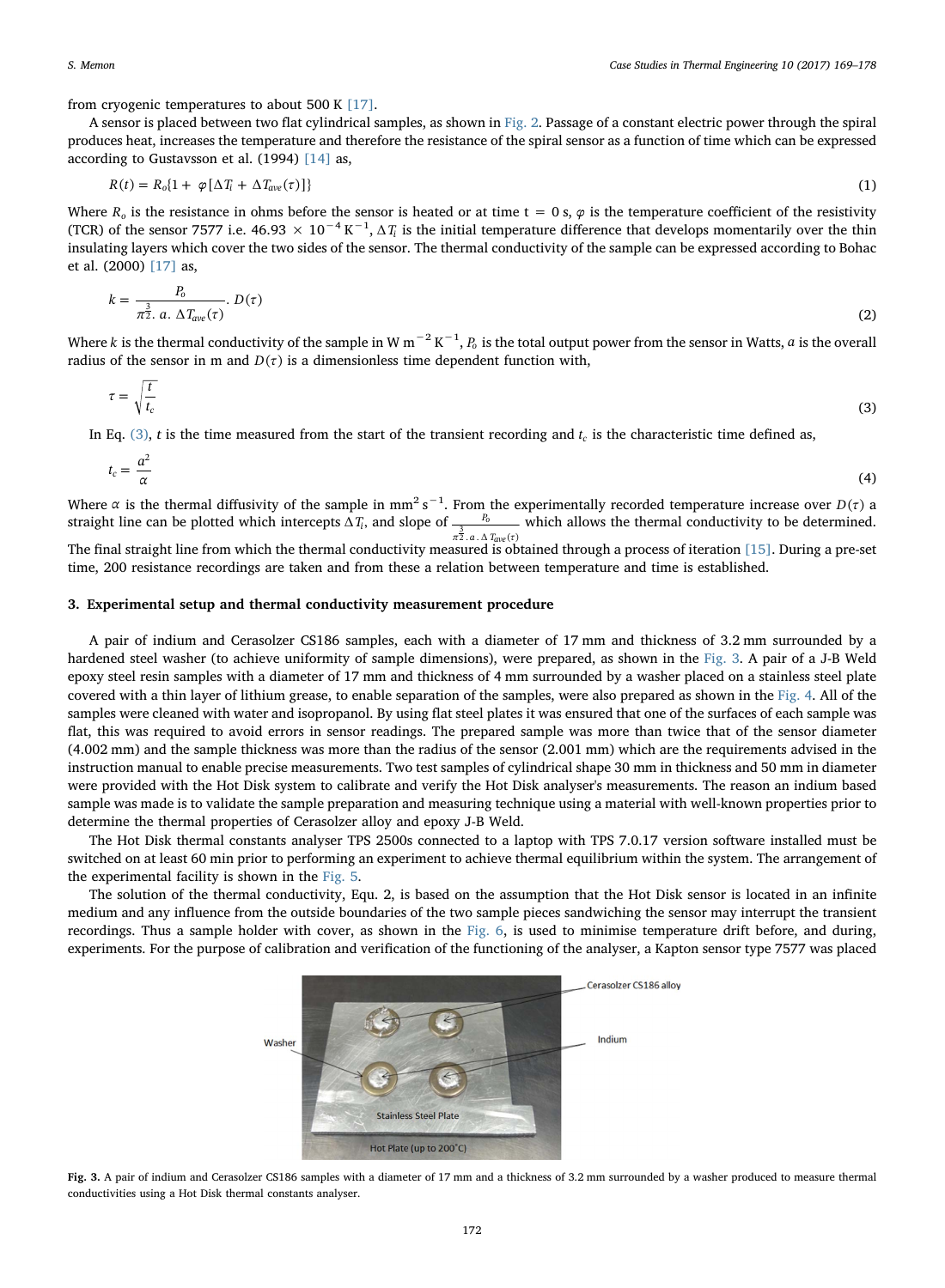<span id="page-4-0"></span>

Fig. 4. A pair of a steel reinforced epoxy J-B Weld samples with a diameter 17 mm and thickness of 4 mm surrounded by a washer produced to measure thermal conductivity using a Hot Disk thermal constants analyser.

between two mild steel calibration samples with to double spiral positioned centrally and totally covered. The two indium samples produced were characterised to confirm the sample production process. Since, the thermal conductivity of indium is well known [\[18\].](#page-9-15) In this paper, the repetitive thermal conductivities from four individual experiments with Cerasolzer alloy, J-B weld epoxy steel resin, Mild Steel and indium samples were undertaken to measure the average thermal conductivity of these materials.

## 4. Results and discussions

#### 4.1. Experimental measurements of the thermal conductivity of the hermetic edge seal

In order to validate the measurements of Cerasolzer allow and J-B Weld epoxy the results were compared with several measurements of the samples of Mild Steel (MSteel) and Indium in four repetitive experiments, combined the cut faces flatten to reduce the experimental errors. The experimental data are plotted in [Fig. 7](#page-5-1). As can be seen this work is verified by the reported data of Mild steel and Indium. An increase of temperature with respect to reporting time interval have similar deviations and the highest increase of temperature was recorded for JB-Weld which gives a good agreement with the experimental data. The average temperature increase measured by the TPS sensor type 7577 of the mild steel, indium, J-B Weld epoxy steel resin and Cerasolzer CS186 samples are shown in [Fig. 8.](#page-6-0) It can be seen that the increase in temperature in the epoxy J-B Weld is greater than the mild steel. This is due to the fact that heat flow in semi-polymeric materials is low compared to metallic materials. The temperature increase in the sample made from Cerasolzer alloy was higher than the indium sample.

An average thermal conductivity of a mild steel type SIS2343 sample was measured to be 13.76 W m $^{-1}$  K $^{-1}$ . The reliability of the measured thermal conductivity is compared with the standard measurement value given in the standard data sheet i.e. 13.62 W m<sup>−1</sup> K<sup>−1</sup>. An average thermal conductivity of the indium sample was measured to be 77.84 W m<sup>−1</sup> K<sup>−1</sup> with a repeatability of four times. The thermal conductivity measurement for Cerasolzer alloy and J-B Weld epoxy steel resin, as detailed in [Table 1,](#page-6-1) with the deviations were calculated to be  $\pm$  4% and  $\pm$  7% in the experimental measurements as compared with the analytical methods as detailed in the [Section 2](#page-1-0).

## 4.2. Thermal performance analysis of hermetic edge sealed triple vacuum glazing

<span id="page-4-1"></span>By utilising the measured thermal conductivities of Cerasolzer alloy as primary seal and JB- Weld as secondary seal, as detailed in



TPS 7.0.17 Software installed in the Laptop

Fig. 5. Experimental setup for the measurement of thermal conductivity showing the Hot Disk thermal constants analyser connected to the laptop with TPS 7.0.17 software installed.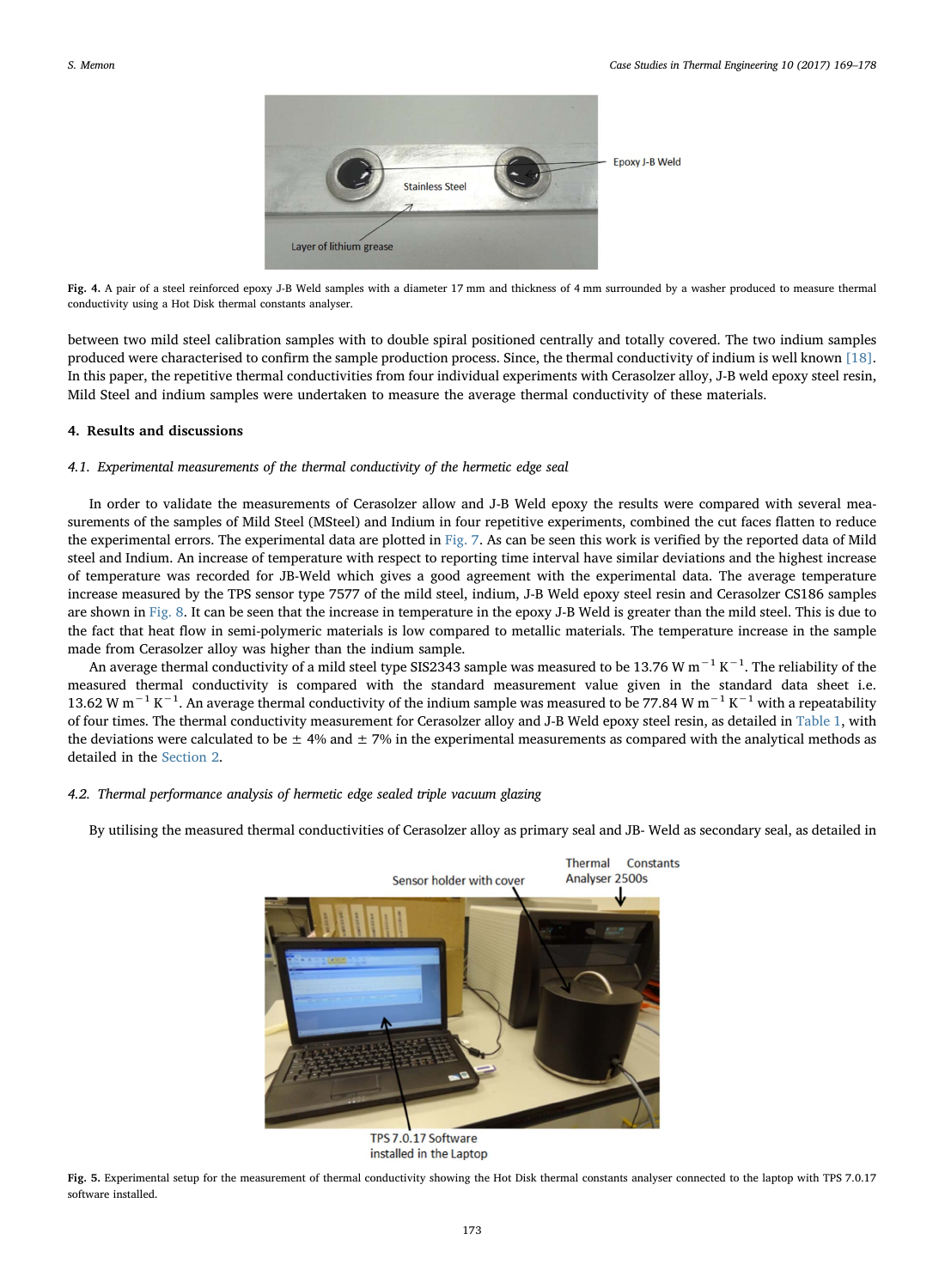<span id="page-5-0"></span>

Fig. 6. Isometric view of the (a) Hot Disk Sample Holder with a Sensor positioned in between two flat cylindrical mild steel samples and (b) a side view of the Hot Disk sample holder with cover.

[Table 1](#page-6-1), a 3D FE (finite element) model based on a commercial software package MSC Marc was employed to analyse the heat transfer and predict the thermal performance of the triple vacuum glazing. The symmetry of the model was exploited to simulate the heat transfer process in computationally efficient way; only one quarter (150 mm  $\times$  150 mm) of the triple vacuum glazing of dimensions 300 mm  $\times$  300 mm was modelled and simulated using ASTM boundary conditions [\[19\].](#page-9-16) Three k glass sheets having thermal conductivity of 1 W m<sup>-1</sup> K<sup>-1</sup> with SnO<sub>2</sub> coatings on inner surfaces with the emissivity of 0.15 were used. The support pillars

<span id="page-5-1"></span>

Fig. 7. Experimental results as function of temperature increase for JB-Weld and Cerasolzer in comparison to the verified Mild steel and Indium. (a) Mild Steel (b) Indium (c) JB-Weld (d) Cerasolzer.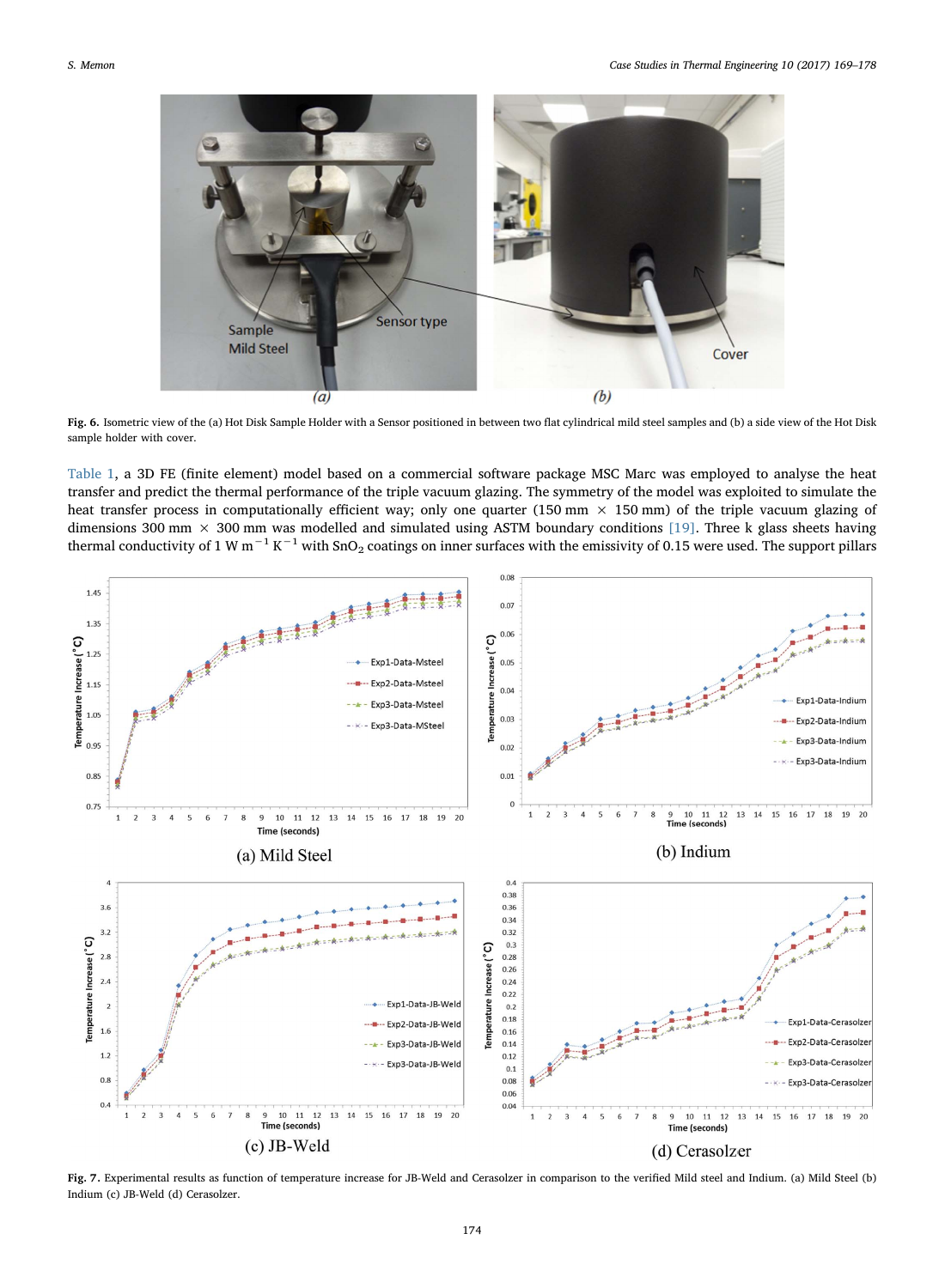<span id="page-6-0"></span>

Fig. 8. The average recorded temperature increase using the TPS sensor type 7577 for the samples made from mild steel, indium, J-B Weld epoxy steel resin and Cerasolzer CS186.

were incorporated into the model explicitly [\[20\].](#page-9-17) This is based on the actual stainless steel pillar array having 16.2 W m<sup>−1</sup> K<sup>−1</sup> of thermal conductivity. The number of support pillars was employed in the triple vacuum glazing that represented by the same number of pillars in the developed finite-element model. Since modelling the pillars with circular cross-section would lead to non-uniform mesh with distorted elements around the pillar, they were modelled using square cross-section (considered the diameter of 0.3 mm. height of 0.15 mm and pillar separation of 24 mm). Additionally, it is already established in the literature that the heat transfer through the pillar does not depend upon its shape but its cross-sectional area under certain boundary conditions [\[21,22\]](#page-9-18). In order to keep the cross-sectional area similar to circular pillar with radius r, the side length of each square used is 1.78 r. The FE model implemented eight-node iso-parametric elements, with a total of 170455 elements and 201660 nodes to represent a quarter of the fabricated triple vacuum glazing. In FE model, the evacuated gap between glasses was represented with as a material with almost zero thermal conductivity to represent triple vacuum glazing. For sake of simplicity, the influence of residual gas among glasses was neglected in the model. In order to achieve realistic results from the simulation, a graded mesh with large number of elements was employed in the pillar. In addition to this, a convergence study was performed on the pillar to ensure the accuracy of the thermal performance predicted using the model. The material properties of the glass sheets applied to the models are those found in [\[18\]](#page-9-15) and summarised in [Table 2.](#page-7-0) The ASTM weather indoor/outdoor boundary conditions were employed in which the indoor and outdoor surface air temperatures were set to be at 21.1 °C and −17.8 °C respectively in winter conditions [\[19\].](#page-9-16) The internal and external surface heat transfer coefficients were set to 8.3 W m<sup>-2</sup> K<sup>-1</sup> and 30 W m<sup>-2</sup> K<sup>-1</sup> respectively [\[23\].](#page-9-19)

The finite element 3D modelling results show a centre of glass and overall U-value of 0.33 W m<sup>-2</sup> K<sup>-1</sup> and 1.05 W m<sup>-2</sup> K<sup>-1</sup>, respectively, this is compared to the predictions of [\[23\]](#page-9-19) i.e. 0.2 W m<sup>-2</sup> K<sup>-1</sup> and [\[5\]](#page-9-4) i.e. 0.26 W m<sup>-2</sup> K<sup>-1</sup> as follows.

The U value (centre of glass) 0.2 W m<sup>-2</sup> K<sup>-1</sup>, reported by Manz et al. [\[23\],](#page-9-19) was based on the parametric model of triple vacuum glazing without frame focused on the central glazing area. This value was achieved with 6 mm (top), 4 mm (middle) and 6 mm (bottom) thick untampered soda lime glass sheets having four layers (1-top, 2-middle and 1-bottom) of low-e coatings (ε of 0.03). It is compared with the results of this paper, it is found that an increase of U value (centre-of-glass) 0.13 W m<sup>-2</sup> K<sup>-1</sup>. Such deviation is due to the design of the fabricated sample reported in this paper which is made of 4 mm(top), 4 mm (middle) and 4 mm(bottom) untampered soda lime glass sheets having three layers of low-e SnO<sub>2</sub> coatings ( $\varepsilon = 0.15$ ). The reason, to use such dimensions and SnO2 coatings, is the conventional availability of glass sheets from Pilkington Glass and its use in the UK dwelling. Manz et al. (2006) has not discussed the investigations of the influence of edge effects because the simulated results were based on the parametric model focusing on the centre-of-glass area only.

The influence of edge effects is well-detailed in Fang et al. [\[5\]](#page-9-4) and reported predicted the U values (centre-of-glass and overall) to be 0.26 W m<sup>−2</sup> K<sup>−1</sup> and 0.65 W m<sup>−2</sup> K<sup>−1</sup>, respectively. These values were reported for a TVG sample size of 500 mm × 500 mm with 4 mm (top), 4 mm(middle) and 4 mm (bottom) un-tempered soda lime glass sheets having four layers (1-top, 2-middle and 1 bottom) of low-e coatings (ε of 0.03) with a frame rebate depth of 10 mm and the width of indium-alloy edge seal 6 mm (k of

<span id="page-6-1"></span>

| Table 1                                                                                                                             |  |  |
|-------------------------------------------------------------------------------------------------------------------------------------|--|--|
| Measured thermal conductivities of Cerasolzer alloy CS186 and J-B Weld epoxy steel resin and measurements of mild steel and indium. |  |  |

| Sample           | Thermal Conductivity at 21 °C (W m <sup>-1</sup> K <sup>-1</sup> ) [Deviation] | Measuring Time (second) | Power output from sensor [watts] |
|------------------|--------------------------------------------------------------------------------|-------------------------|----------------------------------|
| Mild Steel       | 13.76 [1%]                                                                     | 20                      |                                  |
| Indium           | 77.84 [7%]                                                                     | 20                      |                                  |
| Cerasolzer CS186 | 46.49 $\pm$ 4%]                                                                | 20                      |                                  |
| J-B Weld         | 7.47 $\lceil \pm 7\% \rceil$                                                   | 20                      |                                  |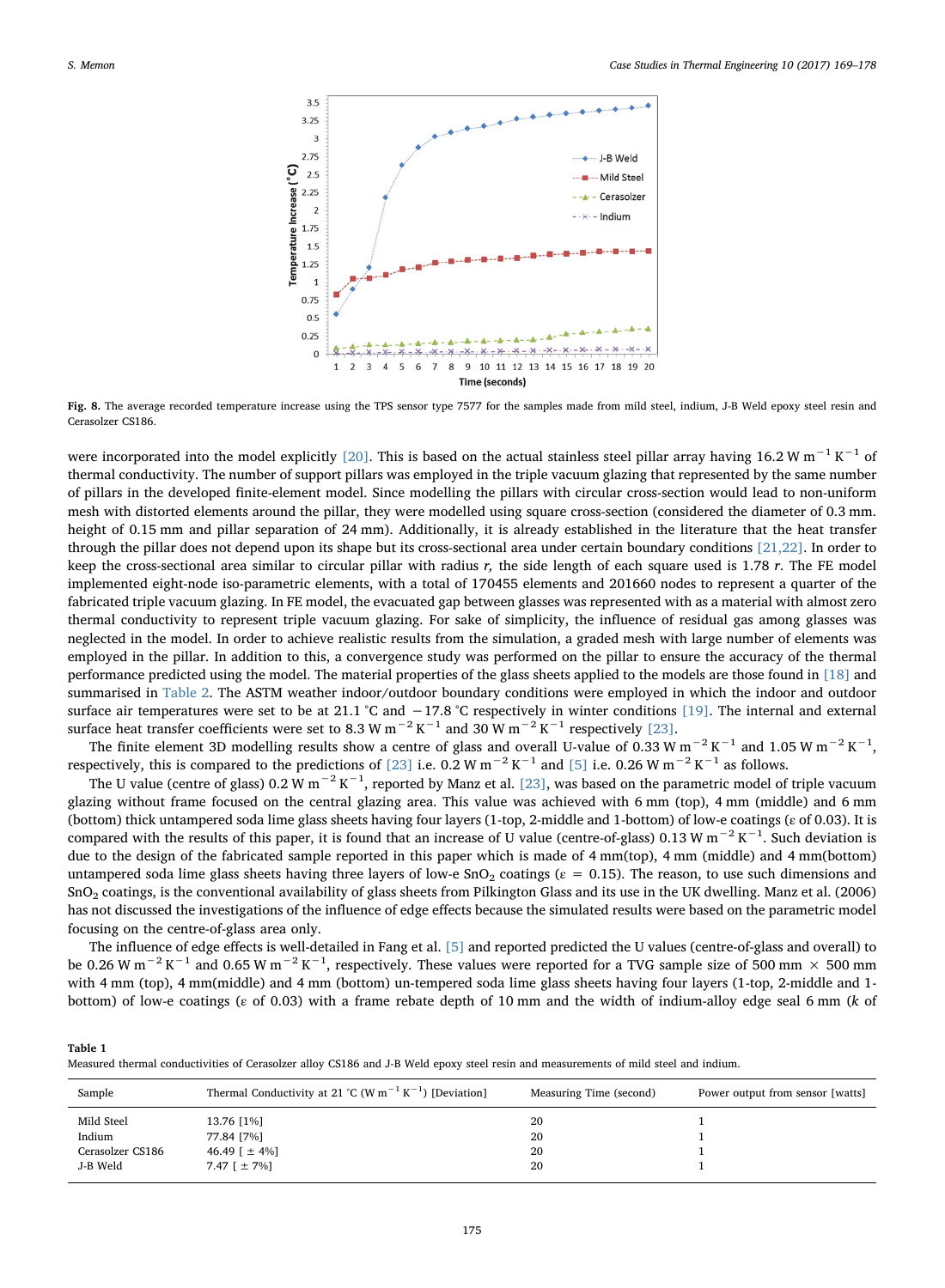#### <span id="page-7-0"></span>Table 2

Parameters employed in FEM of the fabricated sample of triple vacuum glazing.

| Type                         | <b>Details</b>                | Value                                                             |
|------------------------------|-------------------------------|-------------------------------------------------------------------|
| TVG size                     | Top                           | 284 by 284 by 4 mm                                                |
|                              | Middle                        | 292 by 292 by 4 mm                                                |
|                              | <b>Bottom</b>                 | 300 by 300 by 4 mm                                                |
| Glass sheet                  | Thermal conductivity          | $1 W m^{-1} K^{-1}$                                               |
| Surface coating              | Three low-e coatings          | ε of 0.15 (SnO <sub>2</sub> )                                     |
| Glass sheet Support-Pillar   | Thermal conductivity          | $16.2 W m^{-1} K^{-1}$                                            |
|                              | Material                      | Stainless steel 304                                               |
|                              | Diameter                      | $0.3 \text{ mm}$                                                  |
|                              | Height                        | $0.15$ mm                                                         |
|                              | Spacing                       | $24 \text{ mm}$                                                   |
| Hermetic Edge Seal (Primary) | Measured thermal conductivity | 46.49 W m <sup><math>-1</math></sup> K <sup><math>-1</math></sup> |
|                              | Material                      | Cerasolzer CS-186                                                 |
|                              | Width (wideness)              | $10 \text{ mm}$                                                   |
| Support Seal (Secondary)     | Measured thermal conductivity | 7.47 W m <sup><math>-1</math></sup> K <sup><math>-1</math></sup>  |
|                              | Epoxy steel resin             | J-B Weld                                                          |
|                              | Width (wideness)              | 4 mm                                                              |

83.7 W m<sup>-1</sup> K<sup>-1</sup>). It can be compared, considering all factors, with the results of this paper. It is found that an increase of 0.07 W m−<sup>2</sup> K−<sup>1</sup> (deviation of 26.9%) and 0.4 W m−<sup>2</sup> K−<sup>1</sup> (deviation of 61.54%) of centre of glass and overall U value, respectively. Such deviations, as per FEM calculations, are due to: the sample size influences to a small extent as the TVG fabricated sample size was of the size 300 mm  $\times$  300 mm, the width of the edge seal influences to a large extent because the TVG fabricated sample width of edge seal used was total 14 mm (10 mm wide Cerasolzer seal and 4 mm wide J-B Weld supportive seal), the use of three SnO<sub>2</sub> low-e coatings (ε of 0.15) in the fabricated sample instead of four Ag low-e coatings (ε of 0.03), and there is no frame rebate depth utilised in the fabricated sample of TVG that has an influence to a small extent on the overall U value of the TVG because the purpose of this paper is focused on the hermetic sealing materials thermal conductivities and triple vacuum glazing area thermal performance only. By accounting all these factors and including the thermal conductivity of the sealing materials, the FEM model predictions are in good agreement.

The simulated isotherms of the triple vacuum glazing for the outdoor and indoor surfaces are shown in [Fig. 9](#page-7-1). The mean glass surface temperatures were simulated to be −12.55 °C and 6.71 °C for the outdoor and indoor surfaces of the total glazing area. The mean surface temperatures for the centre of glass area were simulated to be 16.43 °C and −16.60 °C for the outdoor and indoor

<span id="page-7-1"></span>



Fig. 9. The FEM based isotherms on (a) the indoor (b) the outdoor glass surface showing the temperature variations from the edge area towards the central glazing area.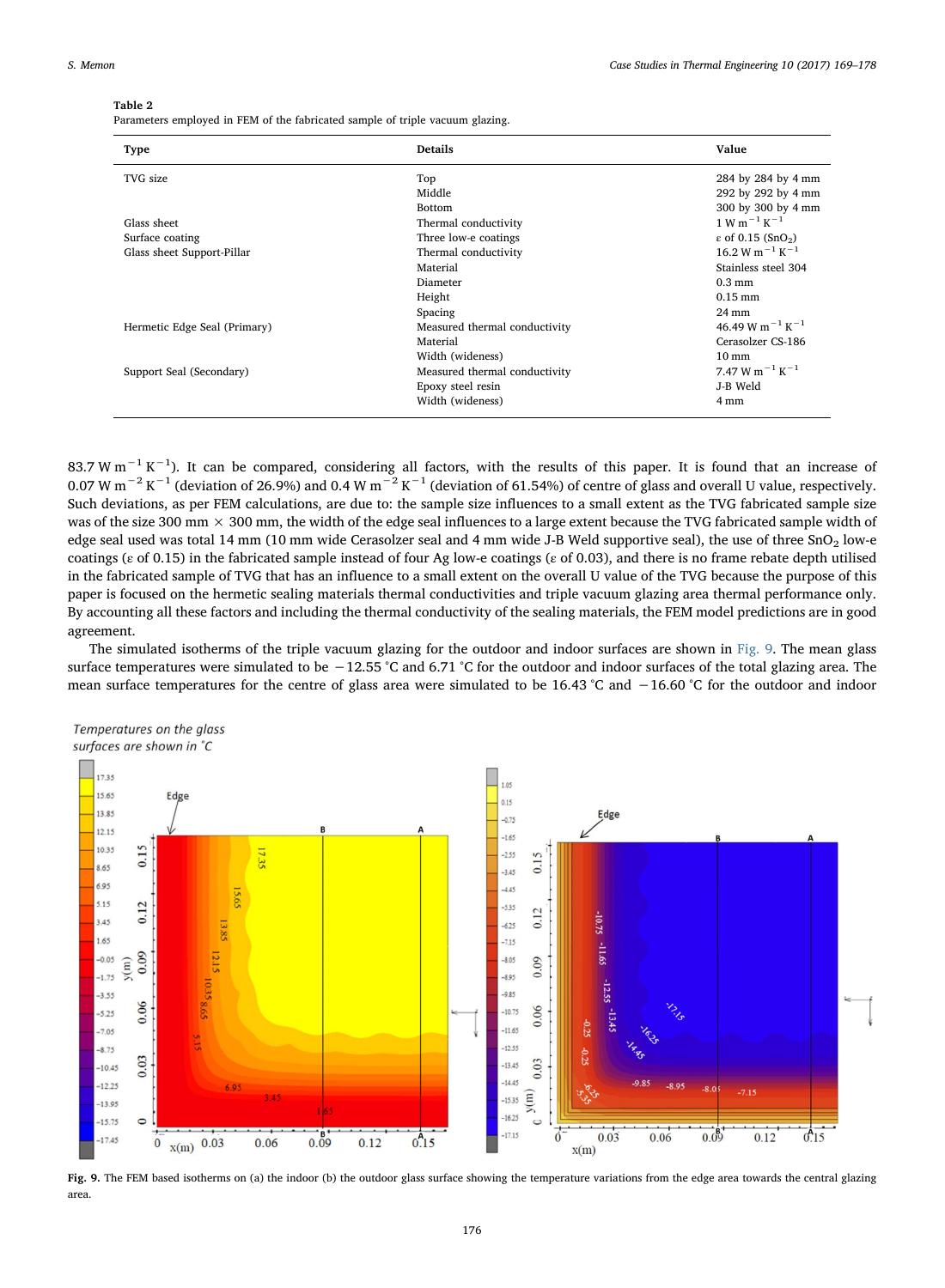<span id="page-8-0"></span>

Fig. 10. The temperature loss, due to a wider edge seal, along the glazing surface lines AA and BB showing the temperature gradient from the glazing edge to the central area of the glazing of the one quarter of total sample of 300 mm x 300 mm using ASTM boundary conditions.

surfaces respectively. It can be seen the temperature discrepancies on the outdoor side are smaller than the indoor side. This is, however, due to the use of 14 mm composite edge seal as compared to the edge seal thickness of 6 mm [\[25\].](#page-9-20) Thus, the edge effects need to be reduced by narrowing the width of edge-seal to 9 mm (6 mm and 3 mm for primary and secondary respectively) which reduces the centre-of-glass U-value of 0.043 W m<sup>-2</sup> K<sup>-1</sup>.

A finite element calculations of the temperature loss due to a wider edge seal are analysed, along the outer surface lines AA and BB (as shown in [Fig. 9](#page-7-1)), showing the temperature gradient from the glazing edge to the central area of the glazing as illustrated in [Fig. 10.](#page-8-0) An influence of wider edge seal on temperature loss around the edge area has affected the centre-of-pane U value. [Fig. 9](#page-7-1) shows there are smaller temperature gradients on the cold surface as compared to the warm surface of the glazing which is due to the periodic shape of the edge sealing area of triple vacuum glazing as shown in [Fig. 1](#page-2-0)(b). It can be seen the influence of temperature gradient loss spread to 54 mm and 84 mm on the cold and warm side respectively. When comparing with the temperature gradient profiles of [\[23,24\]](#page-9-19) the results are in good agreement with the results presented in this paper.

## 5. Conclusions

In this study, a hot disk thermal constants analyser TPS 2500s using transient plane source technique with a sensor element in the shape of double spiral and resistance thermometer is proved to be an adequate in measuring and analysing the thermal conductivity of hermetic edge sealing materials (i.e. Cersolzer CS186 and J-B Weld). The technique was validated by measuring the thermal conductivity for Mild Steel and Indium and comparing these results with those available in literature. This validated technique based on hot disk thermal constants analyser was then used to measure thermal conductivity of Cerasolzer CS186 alloy and J-B Weld epoxy steel resin and found to be 46.49 W m<sup>-1</sup> K<sup>-1</sup> and 7.47 W m<sup>-1</sup> K<sup>-1</sup>, respectively. It has been shown that an increase in temperature has direct relation with respect to reporting time with highest increase in temperature was recorded for JB-Weld for a given time period, which is in agreement with the experimental data. It has also been shown that the increase in temperature in the epoxy J-B Weld is greater than that of mild steel. This observation is linked to the fact that the heat flow in semi-polymeric materials is less as compared to that of metallic materials. The temperature increase in the sample made from Cerasolzer alloy was higher than that of indium sample. These values were utilised for the numerical prediction of thermal performance of triple vacuum glazing using 3D FE model. The simulated resulted showed that the centre-of-glass and total U-value of 300mmx300mm triple vacuum glazing are 0.33 W m<sup>-2</sup> K<sup>-1</sup> and 1.05 W m<sup>-2</sup> K<sup>-1</sup>, respectively. The thermal transmittance values can be reduced by using soft low emittance coatings and by reducing the width of the hermetic edge seal to 9 mm. An influence of wider edge seal on temperature loss spreading from the edge to the central glazing area was further analysed with the FEM model calculations. In which it is concluded that the wider edge seal has affected the U-value to 0.043 W m<sup>-2</sup> K<sup>-1</sup> because of the temperature gradient loss spread to 54 mm and 84 mm on the cold and warm side respectively.

#### Acknowledgement

The author acknowledge the valuable advice and guidance received from Prof P. C. Eames during the course of this research work. This work was supported by the EPSRC funded project CALEBRE (Consumer Appealing Low energy Technologies for Building Retrofitting) [EP/G000387/1].